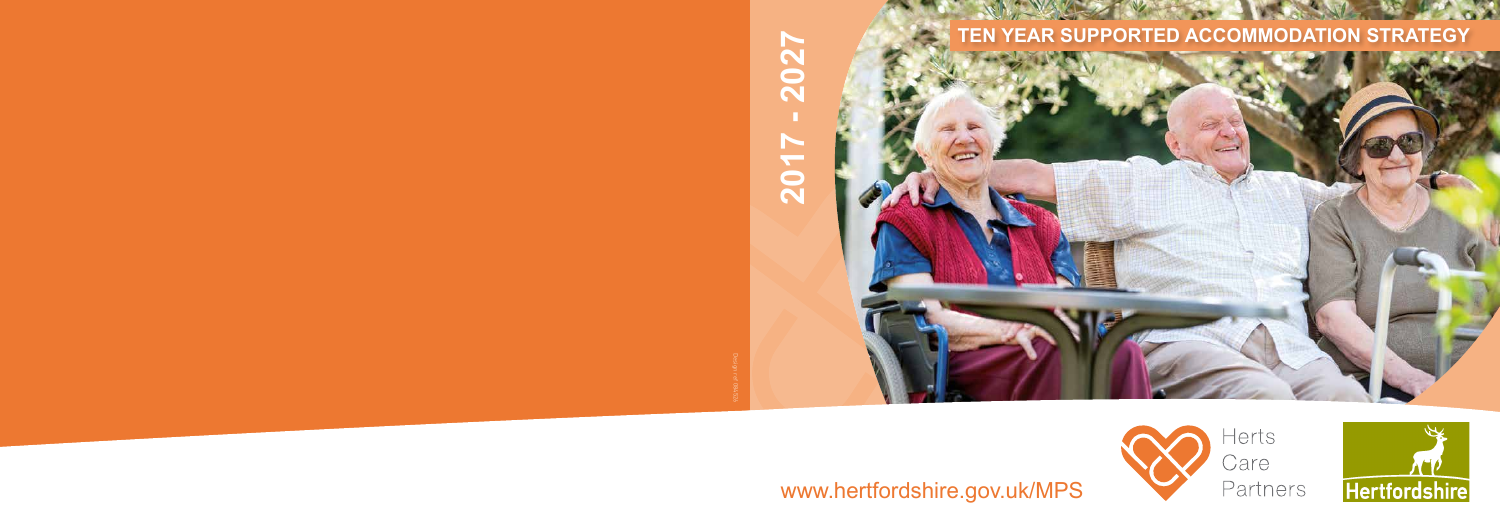**1.1** This ambitious strategy outlines our intention to develop more supported ccommodation for the people of Hertfordshire.

| <b>Contents</b>                                                                                           |             | Introduction                                                                                                                                                               |  |
|-----------------------------------------------------------------------------------------------------------|-------------|----------------------------------------------------------------------------------------------------------------------------------------------------------------------------|--|
|                                                                                                           | <b>Page</b> | 1.1 This ambitious strategy<br>accommodation for the                                                                                                                       |  |
| 1. Introduction                                                                                           |             | 1.2 'Supported accommoda                                                                                                                                                   |  |
| 2. The scope of this strategy                                                                             | $\mathbf 2$ | is combined with a sup<br>with the purpose of ena                                                                                                                          |  |
| 3. The national and local context                                                                         | 3           | possible. This could rar<br>through to supported liv                                                                                                                       |  |
| 4. Best practice                                                                                          | 4           | accommodation to help<br>1.3 Hertfordshire already h<br>accommodation, but th                                                                                              |  |
| 5. What we buy today and what we spend                                                                    | 5           |                                                                                                                                                                            |  |
| 6. Future planning                                                                                        | $6 - 7$     | across the county to ha<br>1.4 The County Council is<br>on behalf of Hertfordsh<br><b>Councils of Hertfordshi</b><br>authorities must work to<br>available for local resid |  |
| 7. Older People-Changing models of supported accommodation                                                | $8 - 9$     |                                                                                                                                                                            |  |
| 8. Younger adults with disabilities or mental health issues-changing models<br>of supported accommodation | $10 - 11$   |                                                                                                                                                                            |  |
| 9. The road to market                                                                                     | 12          | <b>1.5</b> The ten Districts have r<br>housing and care will b                                                                                                             |  |
| 10. Supporting communities                                                                                | 13          | about how best to deve<br>county, and will talk to a                                                                                                                       |  |
| 11. Hertfordshire Supported Housing Strategic Board                                                       | 14          | 1.6 Our first priority is to of                                                                                                                                            |  |
| 12. Contact details                                                                                       | 16          | their houses to enable<br>higher level of support,<br>so that people get the o                                                                                             |  |

 $\triangle$  and  $\triangle$ 

- **1.2** 'Supported accommodation' means any scheme where accommodation is combined with a support and/or social care service, provided ith the purpose of enabling a person to live as independently as possible. This could range from nursing and residential care homes trough to supported living schemes, Flexicare Housing or short-term ccommodation to help people back to/achieve independence.
- lertfordshire already has some excellent examples of supported ccommodation, but there is currently not enough to allow everyone across the county to have a full range of choice.
- **1.4** The County Council is responsible for commissioning adult social care on behalf of Hertfordshire's residents. The ten Districts and Borough Councils of Hertfordshire are the local Housing Authorities. The uthorities must work together to ensure the choice and capacity are vailable for local residents.
- **1.5** The ten Districts have many diverse characteristics. Different patterns of ousing and care will be needed in different areas. We are open to ideas bout how best to develop the right services in the different areas of the county, and will talk to a wide range of organisations about this.
- **1.6** Our first priority is to offer people excellent support at home, adapting heir houses to enable that to happen if required. If people need a igher level of support, then we want to offer alternatives in each area so that people get the choice to continue to live as independently as possible.
- **1.7** By 2027 we want all people that need supported accommodation to have a choice of high quality housing. Hertfordshire County Council is looking for partners who want to help to deliver this. This strategy sets out the way that the County Council will work with new and existing partners to develop both large scale supported accommodation schemes and local initiatives that will benefit smaller communities.
- **1.8** This strategy compliments and develops upon the strategic intentions set out in Hertfordshire's Market Position Statements which can be found on the HCC website.
- **1.6** The strategy will be developed in consultation with key stakeholders including:
	- i) Hertfordshire County Council Elected Members
	- ii) Hertfordshire Adults Supported Accommodation Strategic Board1
	- iii) Stevenage Borough Council
	- iv) Welwyn and Hatfield District Council
	- v) St Albans and City District Council
	- vi) East Hertfordshire District Council
	- vii) North Hertfordshire District Council
	- viii) Watford Borough Council
	- ix) Adult Care Services Co-Production Board
	- x) Joint Commissioning Partnership Boards with Hertfordshire's CCGs
	- xi) Hertfordshire County Council Property Services
	- xii) Hertfordshire Care Provider's Association
	- xiii) Public Health Hertfordshire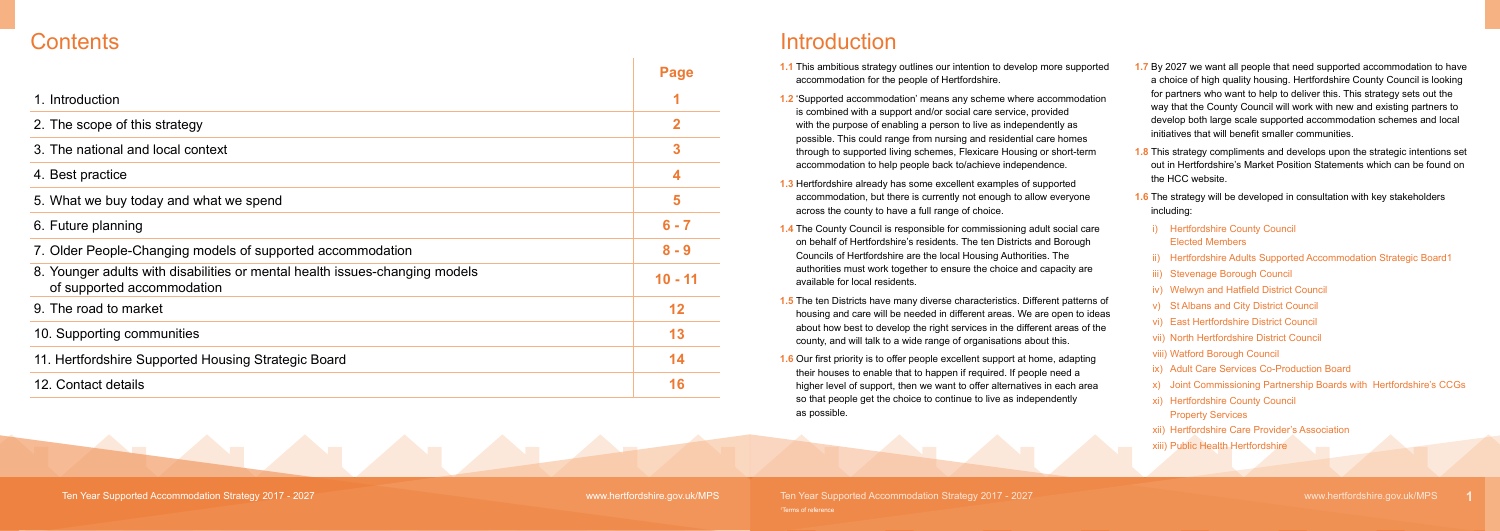**2.1** The table below sets out the scope of this strategy – which is to communicate our intention to commission different types and proportions of supported accommodation, including housing related support in the future. The strategy does not cover care services provided to people which are not linked to their housing agreements.

**3.1** The national adult social care strategy 'Making It Real' was launched in May 2012 to set out what personalisation of care services should look like from the perspective of the people who use them.

| Nursing care homes                                 | Yes        |
|----------------------------------------------------|------------|
| Residential care homes                             | Yes        |
| Supported living schemes                           | Yes        |
| <b>Flexicare Housing schemes</b>                   | Yes        |
| 'Shared Lives' schemes                             | <b>Yes</b> |
| <b>Group Living schemes</b>                        | Yes        |
| Retirement living schemes without care and support | <b>No</b>  |
| Short-term accommodation for specific needs        | Yes        |
| <b>Housing Related Support schemes</b>             | <b>Yes</b> |
|                                                    |            |
| <b>Disabled Facilities Grants</b>                  | <b>Yes</b> |
| Assistive Technology in people's homes             | <b>No</b>  |
| Older people's sheltered housing                   | <b>No</b>  |



By 2027 we want all people that need<br>Supported accommodation to have a choice of high quality housing

### The scope of this strategy

#### The national and local context

**3.2** During the development of that strategy, people said that the following was important in relation to supported accommodation:

- i) Information and advice: "having the information I need when I need it"
- ii) Active and supportive communities: "keeping my friends, family and place"
- iii) Flexible integrated care and support: "my support, my own way"
- iv) Workforce: "People who support me"
- v) Risk enablement: "Feeling in control and safe"
- vi) Personal budgets and self-funding: "My money for my care".

**3.3** Hertfordshire County Council has done its own work to find out what Hertfordshire citizens wanted in order to have what they consider a "good life". Nearly 300 people from diverse backgrounds gave these as their priorities:

- **3.4** People said that access to the right accommodation has a direct impact on health and wellbeing.
- **3.5** It is well evidenced that a lack of access to the right accommodation causes avoidable costs to public bodies such as the National Health Service (NHS) and County/District or Borough Councils. These costs often relate to:
	- Delayed hospital discharge and avoidable hospital admission
	- ii) Avoidable and permanent admission to care homes
	- iii) Loss of tenancies, build-up of housing related debt
	- iv) Homelessness and rough sleeping
	- v) Lack of employment or social opportunities
	- vi) Insufficient involvement of, and support for, family carers to reduce need for admissions
- **3.6** We aim to focus on keeping people's wellbeing and choice and control at the centre of everything we do. The Care Act emphasises that housing is key to meeting people's needs and means that local authorities must:
	- **i**) Promote **wellbeing** including around people's accommodation.
	- ii) Treat housing not just as 'bricks and mortar' but include the **support** that is needed to access housing (such as housing related support)
	- iii) Consider housing access as part of an assessment process to **prevent, reduce or delay** in adult social care need
	- iv) Include **information and advice** around housing options as part of a universal service offer (including self-funders)
	- v) Ensure that care and support is delivered in an **integrated** way with cooperation with partners, including health, housing and family carers

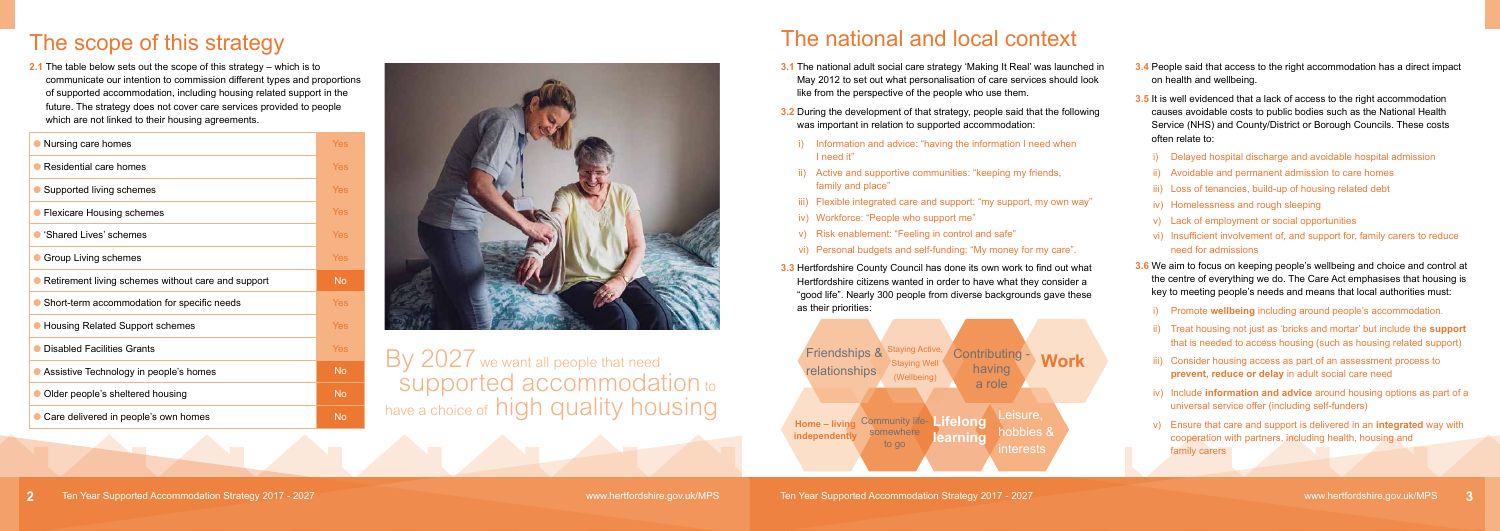#### Best practice

- **4.1** There is no single agreed definition of "supported housing", as it is a general term that covers a variety of provision. This strategy will take "supported accommodation" to mean "any scheme where housing, support and sometimes care services are provided with the purpose of enabling the person receiving the support to live as independently as possible in the community"2 . To that end, ensuring the wellbeing of carers can help keep someone in their own home.
- **4.2** There are two main types of supported accommodation within Hertfordshire:
- i) Accommodation based services; where people live in a specifically designated property in order to receive support
- ii) Non-accommodation based services; where the support available is not dependent on where the person lives.

Ensuring the Wellbeing of carers can help **keep** someone in their own home

Www.hertfordshire.gov.uk/MPS Ten Year Supported Accommodation Strategy 2017 - 2027 www.hertfordshire.gov.uk/MPS Ten Year Supported Accommodation Strategy 2017 - 2027 www.hertfordshire.gov.uk/MPS 5

5.1 Some supported accommodation is commissioned by Hertfordshire County Council for people, some people fund their own social care and some care is purchased by the NHS and other public sector bodies. The table below is intended to give a picture of the services currently available in Hertfordshire.

### What we buy today and what we spend

| <b>Supported Accommodation</b><br><b>Type</b>    | In this strategy? | <b>Commissioned by HCC</b> | Paid for by the person<br>(People) | <b>HCC Spend</b><br>(£million) | <b>Pressure on capacity</b> |
|--------------------------------------------------|-------------------|----------------------------|------------------------------------|--------------------------------|-----------------------------|
| • Nursing care homes                             | <b>Yes</b>        | <b>Yes</b>                 | <b>Yes</b>                         | 32.5                           | High                        |
| Residential care homes                           | Yes               | Yes                        | Yes                                | 126.8                          | High                        |
| Supported living schemes                         | Yes               | <b>Yes</b>                 | <b>No</b>                          | 31                             | High                        |
| <b>Flexicare Housing schemes</b>                 | Yes               | <b>Yes</b>                 | <b>No</b>                          | 7.3                            | High                        |
| 'Shared Lives' schemes                           | <b>Yes</b>        | <b>Yes</b>                 | <b>No</b>                          | 0.8                            | Low                         |
| <b>Group Living schemes</b>                      | Yes               | Yes                        | <b>No</b>                          | 17.2                           | Moderate                    |
| <b>Housing Related</b><br><b>Support schemes</b> | <b>Yes</b>        | <b>Yes</b>                 | <b>No</b>                          | 6.1                            | High                        |

**4.3** We have worked with the national Housing Learning and Improvement Network (Housing LIN) who produced a case study report highlighting good practice across the country.3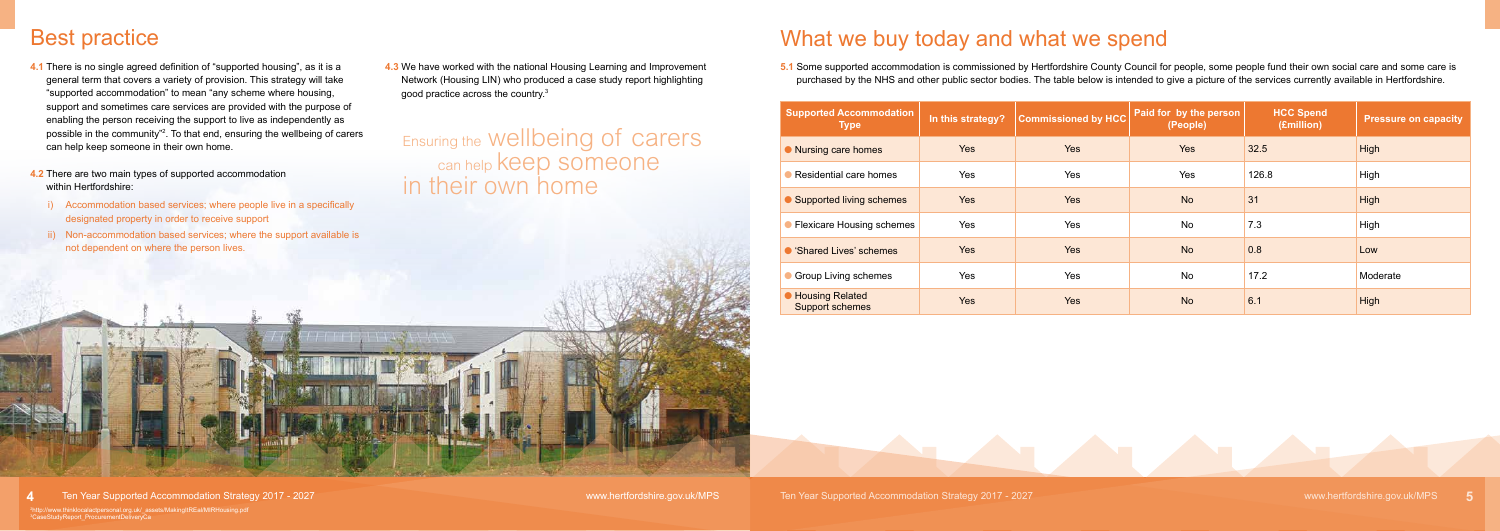### Future planning 4

- **6.1** We know the population is ageing, that disabled people's life expectancy is increasing and that people's expectations of independent living are higher. These demographic pressures in Hertfordshire, like the rest of the country, are set to create challenges for local authorities both financially and with regard to increasing numbers in the care workforce to meet people's needs in the future. Projected demographics will create a surge in demand for support services for older people (specifically within the 85+ age range, which will more than double in the next 10 years).
- **6.2** For people with learning disabilities, mental health issues, physical disabilities and autism, there is a projected increase in numbers of people requiring suitable accommodation across all age groups, with a growing cohort of over 65s for whom accommodation options are limited at present.
- **6.3** If we continue to commission services for people as we have in the past in line with demography, we would expect to see the following growth in social care funded services across Hertfordshire:

| <b>Care group</b>     | <b>Predicted growth in demand</b>                                    |  |
|-----------------------|----------------------------------------------------------------------|--|
| O Older people        | An additional 234 nursing beds by 2029                               |  |
|                       | 447 additional residential beds by 2029                              |  |
|                       | 577 additional flexi care (extra care) units by 2029                 |  |
|                       | • Learning disability 700 additional supported living places by 2025 |  |
| O Physical disability | 175 additional supported living places by 2025                       |  |



**6.5** District and Borough Councils<sup>5</sup> are developing their Local Plans and strategic housing plans. Future accommodation needs for those people who require care and support will feed into these plans. This may result in growth in some areas and reductions in other areas and will be based on the requirements for mixed markets, catering for social and private needs, as well as affordable housing.

> 200 more people with mental ill health supported in their own home

**6.4** This strategy proposes a fundamental change to our current service models. People say they want to see more accommodation that supports them to live independently but connected to their local communities. The following table shows the alternative commissioning intention for Hertfordshire County Council funded services to achieve that ambition:

| <b>Care group</b>               | <b>Predicted growth need for</b>                                    |
|---------------------------------|---------------------------------------------------------------------|
| O Older people                  | 153 additional nursing beds by 2029                                 |
|                                 | 89 less residential beds by 2029                                    |
|                                 | At least 1700 additional flexi care units by 2029/30                |
|                                 | 146 more older people supported in their own homes<br>by 2029       |
| <b>Learning</b><br>disability   | 500 additional supported living places by 2025                      |
|                                 | 20 transitional places for people learning life skills<br>by 2025   |
|                                 | 200 more people supported in their own homes<br>by 2025             |
| <b>O</b> Physical<br>disability | 75 additional supported living places by 2025                       |
|                                 | 100 more people supported in their own homes<br>by 2025             |
| • Mental health                 | 17 additional transitional places for people in recovery<br>by 2025 |
|                                 | 100 more people supported in their own homes by<br>2025             |

# 1700 additional flexi care units

for older people

 500 additional supported living

 places for people with a learning disability

4 http://www.hertfordshire.gov.uk/about-the-council/how-the-council-works/district-and-borough-councils.aspx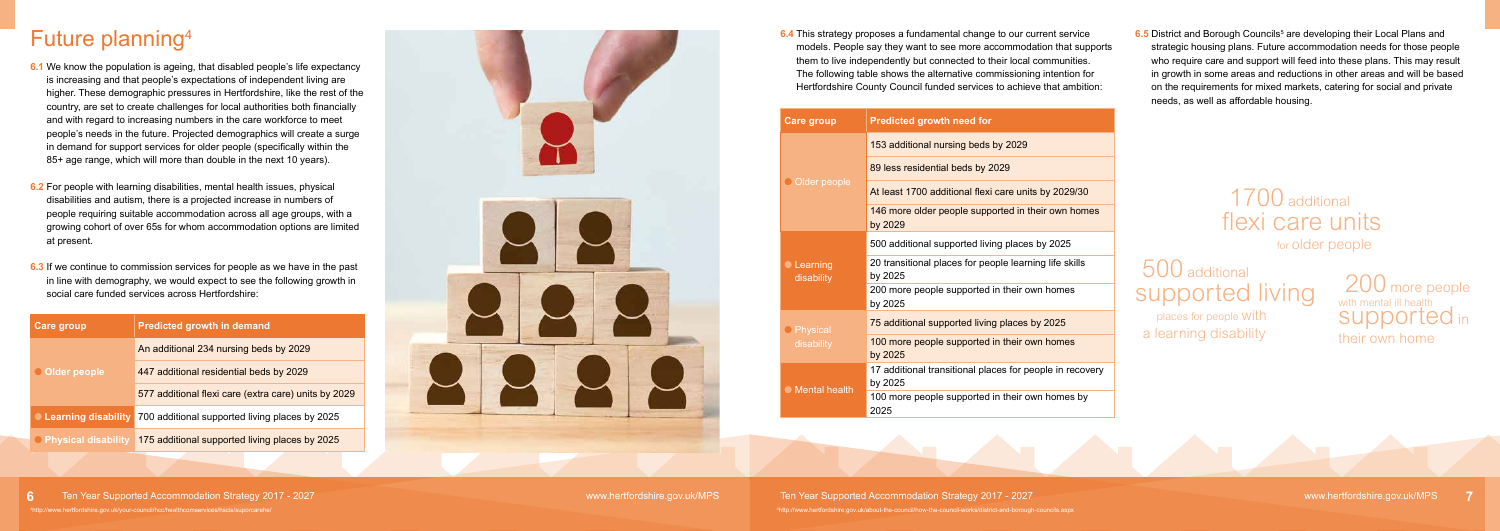## Older People - Changing models of supported accommodation **7.4 In 2029 two substantial block contracts that deliver nearly 700 residential care home block contracts that deliver nearly 700 residential**

**7.1** It is our intention to change the proportion of the current long-term models of care being delivered to help more people stay in their own home - and to develop new short-term models of care to manage Hertfordshire's future demand for supported accommodation. To meet demand by 2025, we would like to stimulate the market to deliver:

● Flexicare Housin Growth in local communities with greater flexibility of care to support a wide range of care needs **More Flexicare accommodation for people and couples living with dementia**

| People aged 65+                    | <b>HCC's Future intentions</b>                                                                                                                                                                                   |
|------------------------------------|------------------------------------------------------------------------------------------------------------------------------------------------------------------------------------------------------------------|
| <b>C</b> Residential<br>care homes | Slowing growth in residential care home beds<br>and actively reducing long stay placements<br>in residential care. Place a greater focus on<br>supporting older people with dementia in the<br>remaining places. |
|                                    | Greater investment in short stay, rehabilitation,<br>'step down' and assessment bedded services to<br>enable people to return home from hospital                                                                 |
|                                    | Reduction in overall commissions from HCC.                                                                                                                                                                       |
|                                    |                                                                                                                                                                                                                  |
|                                    | Growth and increased investment across all<br>services within nursing sector.                                                                                                                                    |
| <b>Nursing</b><br>care homes       | Accelerated growth in nursing dementia care                                                                                                                                                                      |
|                                    | Integrated nursing services across the NHS, social<br>care, continuing health care and high                                                                                                                      |

needs dementia.

- **7.2** Hertfordshire County Council currently commissions 49% of the residential care market and 23% of the nursing market. 16% of the nursing market is commissioned by the NHS for continuing health care. A small number of beds are purchased by other councils; we plan to survey care homes during 2017/18 to quantify this. The remainder of beds are bought by people who self-fund, including people moving out of London and surrounding counties into care homes in Hertfordshire.
- **7.3** It is our intention to reduce Hertfordshire County Council spend on long term residential care placements by approximately £5m over the next five years (9% of current council spend); approximately £1.5m - £2m will be re-invested to deliver short-stay type residential services to allow people to leave hospital and regain their confidence before returning home. Flexible contracts will be put in place with care home providers to secure capacity, provide market stability, take into account individual service pressures such as private and social funding ratios and incentivise service quality and performance
- **7.8** Flexible accommodation schemes will be developed in close partnership with district and borough councils, taking into account local strategic housing plans. Locally, developments will be supported if they meet both County and local council needs around care provision and housing, providing mixed tenure models to develop local communities.
- **7.9** We will review the use of both HCC leased and owned property where care and support is delivered to ensure the best use of property and leases.
- **7.10** There will be consideration of, and recommendations for, the use of county council capital funding to support the development and growth of businesses to secure capacity at competitive rates. Capital investment will be available through an open bidding process and could support a range of investment such as extensions, match-funding of accommodation units to support mixture of tenure or to deliver new builds.<sup>6</sup>

care beds for HCC are due to end. Residential care home block contracts will be reviewed at that time and options to explore new models will be developed and shared with the market.

**7.5** Significant pressure in the nursing care home market will be resolved, in the first instance, by investing at least £3m over the course of 2017/18 and 2018/19 to provide additional nursing beds over and above existing capacity, to support hospital discharges. If the market is unable to respond the County Council will explore options for developing its own homes in those areas where additional market competition will have the greatest impact.

**7.6** The growth and changes in the nursing care home market will be supported by the commissioning integration of NHS 'Continuing Health Care' placements and Hertfordshire Partnership University Foundation Trust's reduction in their own building-based services, which will bring additional investment into the nursing care market.

**7.7** Flexicare Housing accommodation models for older people will be developed further and more housing will be commissioned. Additional investment into that accommodation will result from a review of services that is currently underway in spring 2017. The new model of Flexicare Housing will be aligned to changes in the residential and nursing markets outlined in sections above.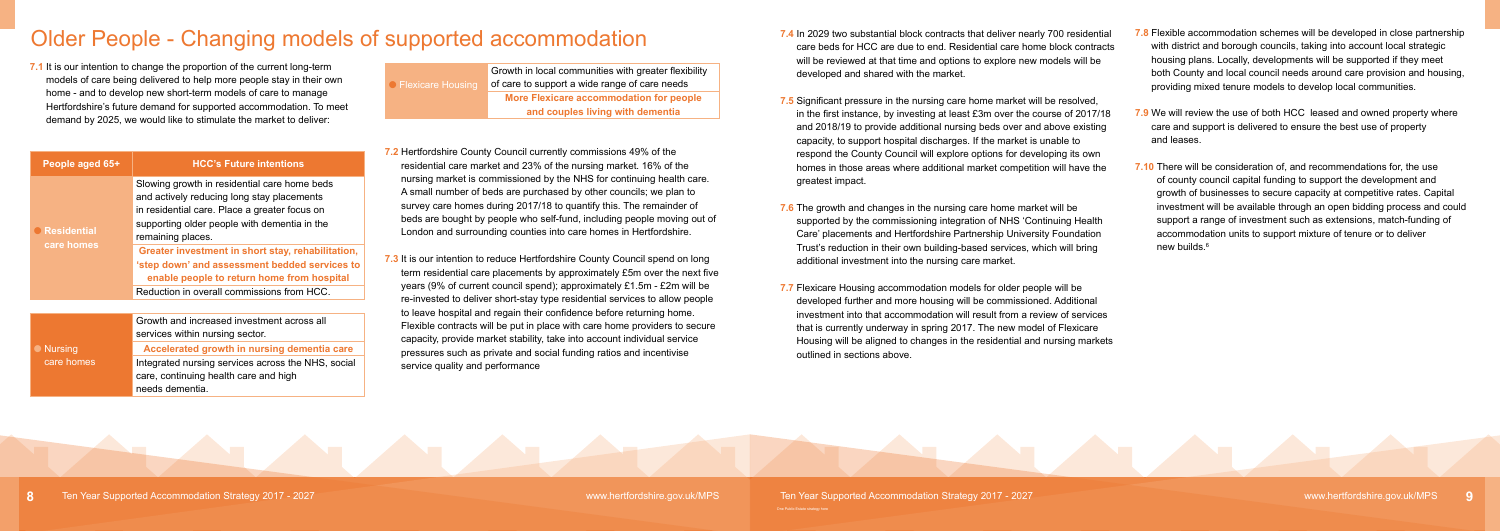### Younger adults with Disabilities or Mental Health Issues - Changing models of supported accommodation

**8.1** It is our intention to change the proportion of the current long-term models of care being delivered, to help more people stay in their own home or tenancy - and to develop new models of care to manage Hertfordshire's future demand for supported accommodation. To meet demand by 2025, we would like to stimulate the market to deliver:

| <b>Care group</b> | <b>Future intentions</b>                                 |
|-------------------|----------------------------------------------------------|
|                   | Actively reducing long stay residential care             |
|                   | home places                                              |
|                   | <b>Greater investment in supported living type</b>       |
|                   | services where people have their own tenancy,            |
|                   | for ages $18 - 65$ years                                 |
|                   | Development of communities with mixed                    |
|                   | accommodation tenures                                    |
| People with       | <b>Accommodation separate from</b>                       |
| physical and/     | flexible care models                                     |
| or learning       | Review of out-of-county placements:                      |
| disabilities      | - Young people                                           |
| or mental ill     | - Transforming care                                      |
| health, Autism    | <b>Capital contributions requested for key HCC sites</b> |
| or Asperger's     | where good value accommodation can be provided           |
|                   | Increased take up of direct payments to fund the         |
|                   | care element                                             |
|                   | <b>Flexible contracting models which will enable</b>     |
|                   | the market to respond to crisis and                      |
|                   | planned admissions                                       |
|                   | Development of care group specific accommodation         |
|                   | for older people with learning disabilities              |

8.7 In order to ensure the right mixture of tenures and deliver growth in key services, we will take into consideration private sector growth and investment, social and private rental markets and incentives for people 'downsizing'. This will allow opportunities for working with a range of partners to deliver accommodation/housing, beyond the traditional providers. In order to identify these opportunities, there will be a collaborative approach at a local level with district and borough councils.

- **8.2** A key priority will be to provide accommodation that supports people for as long as their care needs can be met in that setting. This will mean that accommodation should be separated out from care and support needs wherever appropriate, to allow people choice and control over how their care needs can be met.
- **8.3** Demographic projections show that Hertfordshire will need a minimum of 600 new supported living places for younger people with disabilities before 2025. Critical to this market development will be on building relationships with care providers based on a shared view of the outcomes to be achieved, a common understanding of any constraints and an equitable distribution of risk.
- **8.4** We want to move to commissioning supported accommodation based on the outcomes being achieved with people rather than contract checklists. People being healthy, safe and having meaningful occupation in their lives is most important. We will make targeted support available to providers to help them adapt and respond while we continue to develop a local infrastructure that supports people to have choice and control.
- **8.5** Existing accommodation provision which is owned by HCC will be reviewed continually to ensure it remains fit for purpose and is capable of supporting people as they age or as their needs develop and change. Capital investment by the County Council will be considered and 'One Public Estate' principles will be applied where applicable.

**8.6** We will work to increase the availability of Hertfordshire based supported housing options for people that currently live outside of Hertfordshire, including young people placed in other local authority areas or those under the remit of the national 'Transforming Care' programme. Providers will be expected to work with a range of commissioners including the '0-25 Together' service who support adults with disabilities in that age range, transitioning from Children's Services to Adult Care Services.

**8.8** We will work with housing partners and support providers to ensure models of housing and care management are aspirational and promote recovery for people with mental health conditions, so that they can support people to live more independently and encourage people to move away from provision that is no longer suitable for their needs. This approach will alleviate issues such as creating dependency on care services and bottlenecks in care provision that prevents further referrals for support.

**8.9** Development of transitional step down services (as well as step up services)to support people as they prepare to learn to live in the community, and to help prevent the escalation of crisis or out of county placements, is a priority. These types of models will remove pressure off inpatient units and lead to cost-effective delivery of services in a least restrictive environment. Voids risks for any move on placements will be managed with housing providers.

- **8.10** We will encourage supported housing providers to take a flexible approach in making housing available for people with a wide range of needs and consider new business models to enable this. This will include considering ways of working which could enable providers to invest more flexibly in the right developments and manage tenancy supply more flexibly.
- **8.11** The Strategy will explore and risk assess the issue of long term affordability for tenants and take into consideration the proposed changes to the Local Housing Allowance.
- **8.12** The use of capital budgets to support housing associations at the outset of any developments, by way of subsidy, to lower the rents that could be charged going forward. The Strategy will support the feasibility of HCA grants or Recycled Capital Grants to give the ability to have an element of sales and provide cross-subsidy from those sales or from free land.

allow people choice and control over how their Care needs can be met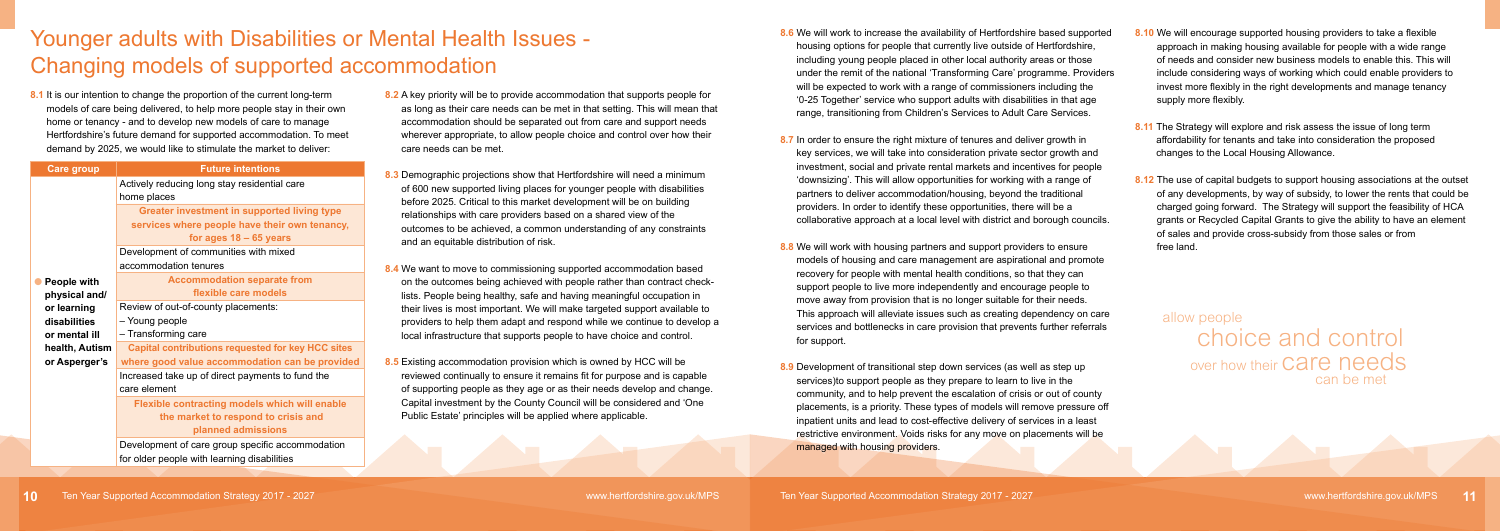- **9.1** To support, enhance and incentivise the care market across a range of care needs and age groups, we will:
- i) Promote investment in supported accommodation in Hertfordshire in partnership with local councils, providers and the health system
- ii) Communicate and update our predicted demand for supported accommodation in Hertfordshire, recognising and providing options where demand is greatest for social housing, shared ownership and private provision.
- iii) Open dialogue with any and all potential partners for creative and sustainable ideas about the best ways to develop and provide the supported accommodation and services that Hertfordshire needs. To support this, we will:
	- Use different and flexible contract models to ensure that both (a) larger national organisations with the ability to mobilise at sufficient scale, and (b) smaller local organisations with innovative ideas and the local knowledge necessary to develop provision that meets local needs will be able to work with the County and District Councils of Hertfordshire to fulfil this strategy.
	- Encourage new and innovative approaches to capital finance and mixed tenure development in order to make supported accommodation a realistic choice.
- iv) Develop partnerships to identify and secure the funding necessary for the delivery of supported accommodation in Hertfordshire. Potential sources will include private developer contributions, HCA funding, and other assets and capital funding programmes the Council and partner district and borough councils are able to access.
- v) Share information about potential sites that the council may have that could be suitable for such developments, and work in partnership with the district and borough councils and developers to identify further appropriate sites.
- vi) Take to elected members proposals to make available a capital programme designed to support large and small scale developments
- vii) Consider the level of need in smaller settlements, alternative service models and the role of existing supported accommodation alongside any potential new developments.
- viii) Actively explore and seek out organisations operating at both local and national levels who are looking to invest in partnership with councils.
- ix) Undergo the necessary procurement exercises to secure a range of development and service partners capable of delivering supported accommodation at scale and pace, in accordance with local, national and EU procurement rules, and in compliance with State Aid rules.
- **9.2** The principles to underpin this strategy will be to make best use of and work in partnership to maximise opportunities for:
	- i) Developing county council and district and borough council owned or purchased sites
	- ii) Encouraging private development and mixed tenure schemes
	- iii) Exploring sites owned or purchased by developers
	- iv) Using existing schemes to realise full potential
	- v) Re-modelling of older schemes to realise full potential
	- vi) Developing supported accommodation in partnership with the NHS
	- vii) Securing S106 funding

## The road to market Supporting communities

- iii) Aim to significantly alter the market mix for residential and nursing care for older people, as well as residential care for people with LD, by divesting in some areas to achieve growth in other areas. This will be done through a mixture of new contractual vehicles and use of capital investments as appropriate.
- iv) Work with local district accommodation boards to develop local opportunities within a countywide framework of responding to accommodation and housing need.



**10.1** Care models will reflect the types of supported accommodation and/or support needs people may have. This will include:

- i) Services that support existing arrangements through rapid response principles to prevent things like tenancy breakdowns or carer breakdowns, for example
- ii) Non-regulated care which may include funding streams such as Housing Related Support or other floating support type services
- iii) Regulated care regardless of setting

**10.2** These models will be set up through accreditation frameworks to allow some support to be independent of accommodation to allow greater flexibility for individuals and the wider system.

**10.3** In order to ensure people have independence, are empowered and enabled to make choices about their care and support needs, we will:

- i) Actively involve people (users of services and family carers as experts by experience at an early and/or transitional stage) in the commissioning of care and support services as part of the commissioning cycle and offer a suitable range of accommodation options (to delay or prevent admissions into residential care, for example).
- ii) Work with local district planners and property developers (both social and private) to secure an appropriate mix of accommodation allowing for mixed tenures to support the development of communities; this will include nominations rights, social rented and direct purchasing by people.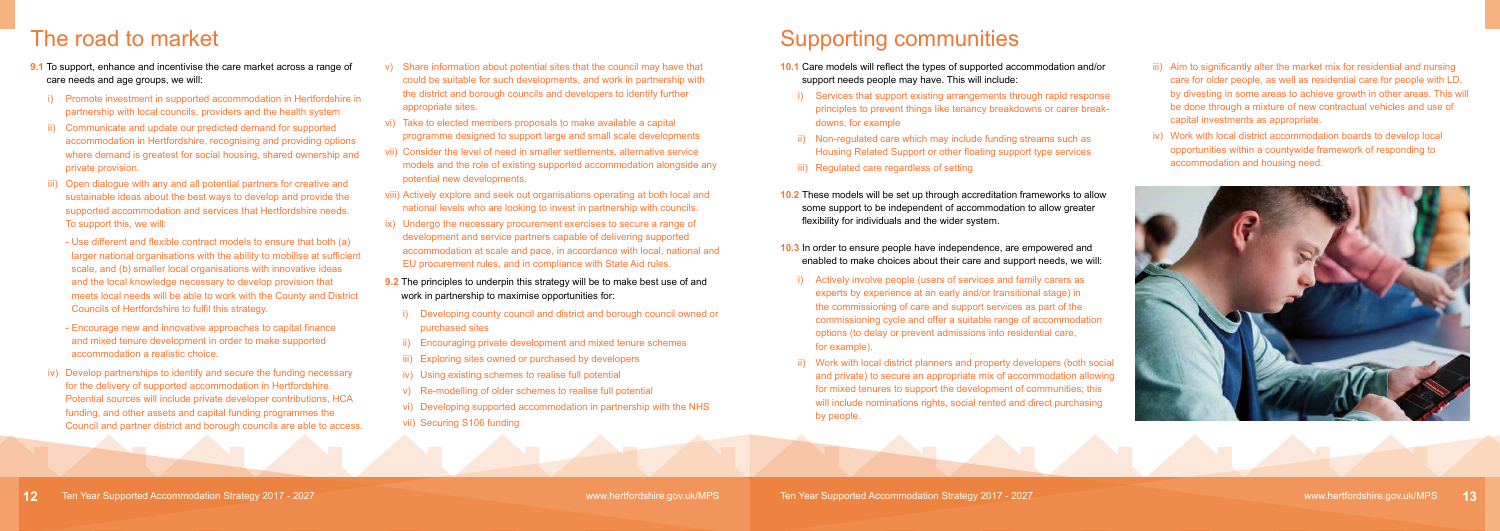### Hertfordshire Supported Housing Strategic Board

#### Terms of Reference (July 2016)

#### **1. Purpose**

Lead the development and implementation of a Hertfordshire wide, multi-agency strategy for supported accommodation for adults with care and support needs.

#### **2. Key responsibilities**

- a. Lead the delivery of high quality, safe and innovative supported accommodation models for people with care and support needs.
- b. Develop and recommend a set of shared, strategic priorities to Hertfordshire Health and Wellbeing Board.
- c. Act as a key point of reference for HCS Commissioning and district council housing leads.
- d. Monitor the progress of the strategic plan and take action to ensure delivery and or mitigate risks.
- e. Maximise assets from across the system to achieve strategic aims.
- f. Collectively develop major policy change as necessary to support whole system development around supported accommodation for adults with care and support needs.
- g. Communicate with key decision making boards, including the Hertfordshire Safeguarding Adults Board.
- h. Lead the agenda of District Accommodation Boards

#### **3. Chairing arrangements**

The Board will be jointly chaired by the Director of Health and Community Services (Hertfordshire County Council) and the Chair of the District Council Heads of Housing Group.

#### **4. Frequency**

a. After an initial meeting in July 2016 the Board will convene every 3 months line with Hertfordshire Health and Wellbeing Board meetings.

#### **8. Governance structure**

- a. The Board will report make recommendations to Hertfordshire Health and Wellbeing Board.
- b. The Board will share papers and plans with:
- District Council Heads of Housing group.
- Clinical commissioning groups (route to be decided)
- Health and Community Services policy and performance groups.
- Heads of Planning Group.
- Housing provider CEOs group.
- Hertfordshire Safeguarding Adults Board.

- c. The Board will be supported by District level Accommodation Boards whose Terms of Reference include:
- A focus on fostering innovative models.
- A commissioning development function with wide representation from providers and other stakeholders.
- A local, lead role identifying opportunities, capacity and potential risks impacting to implementation.

#### **9. Core membership**

- Senior District Council Housing leads as nominated by District Councils
- Senior HCS representation including Commissioning representation and the Assistant Director Integrated Planning and Resources.
- Representation from HCC strategic property leads
- NHS representation provider (suggest planned and primary care focus).
- Hertfordshire Pubic Health Housing lead